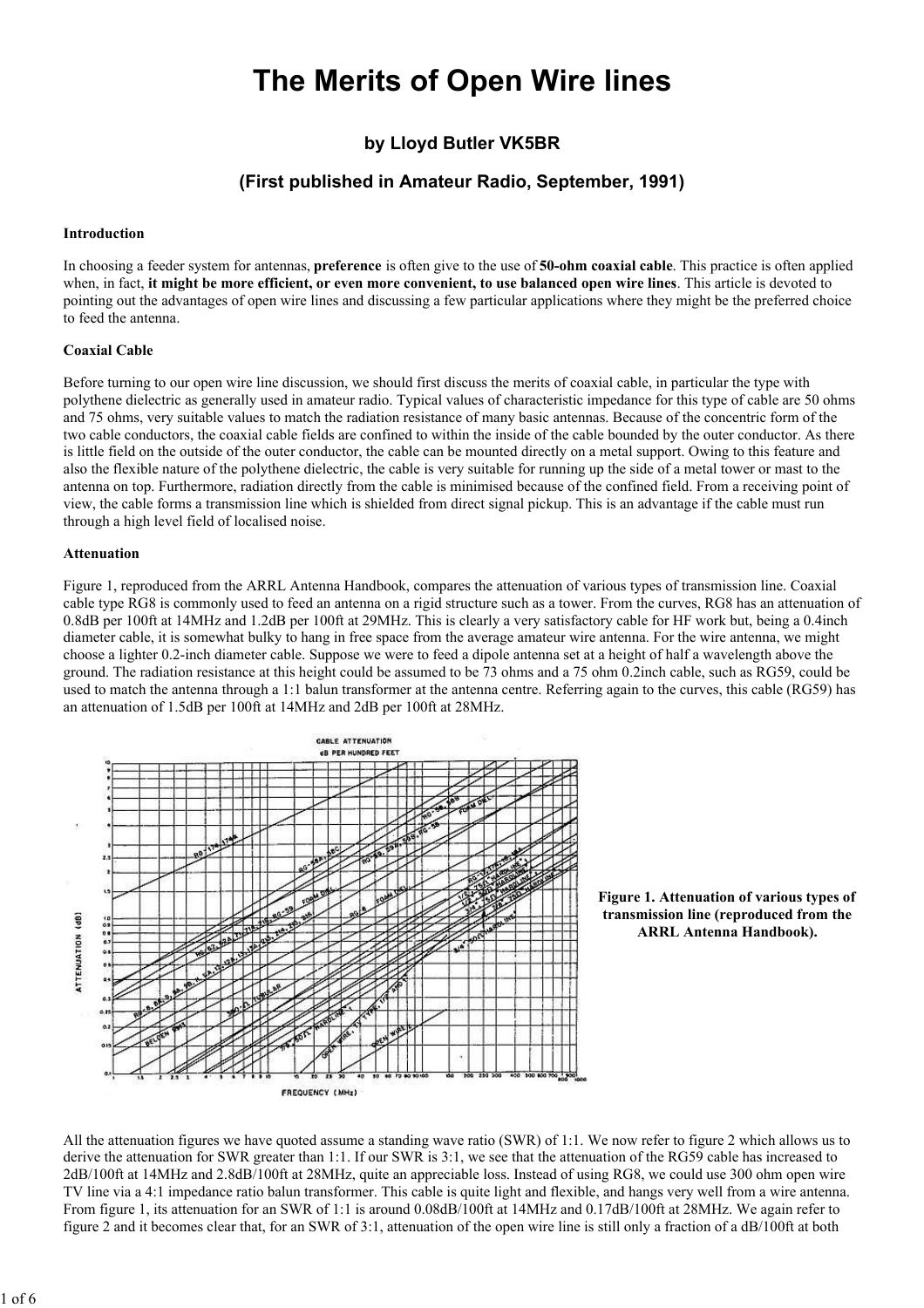



# Tuned Feeders

The operation of wire antennas multiband is often made a lot easier if the transmission line can be tuned. This of course implies a very high SWR. Suppose we select a value of SWR = 20, the highest value shown on the curves of figure 2. For this SWR, our RG59 coaxial cable has an attenuation of 6dB/100ft at 14MHz and 7.5dB/100ft at 28MHz. This is excessive attenuation and hence the coax cable is hardly suitable for operation in a tuned feeder mode.

We now apply the SWR = 20 to the open wire TV cable and we get attenuation figures of around 0.8dB/100ft at 14MHz and 0.4dB/100ft at 28MHz. Quite clearly, open wire line is essential for good power efficiency when using tuned feeders.

#### Some Typical Wire Antennas

One of the most popular of multi-band wire antennas is the G5RV. A typical form of this antenna makes use of a 75 ohm twin lead or coaxial cable coupled via a matching stub of 300 ohm ribbon (refer figure 3). Whilst a good SWR is achieved at 14MHz, it is reported to be as high as 6:1 at 7MHz and 21MHz and 4:1 at 28MHz (refer VK3AVO, AR April 1974 and December 1982). The alternative arrangement is to use 83ft of open wire line all the way to the centre of the antenna. Using this type of feed system, the attenuation is negligible for whatever SWR applies and, hence, it is the preferred system.



Figure 3. The G5RV antenna with 75 ohm transmission line.

Considerable attention has recently been given in "Random Radiators" to various forms of the series fed or "Carolina" Windom antenna. A typical form of this antenna is shown in figure 4. An antenna impedance of around 200 to 300 ohms is assumed and this is coupled via a 4:1 or 6:1 impedance ratio balun transformer at the antenna connecting point. Of course, the balun transformer must be fitted in some sort of weatherproofing housing attached to the antenna in space Would it not he better to feed the antenna with 300 ohm TV open wire line (or similar) and fit the balun transformer in the radio shack? Not only would the transmission line have lower power loss, but a weatherproof fitting for the transformer would no longer be required.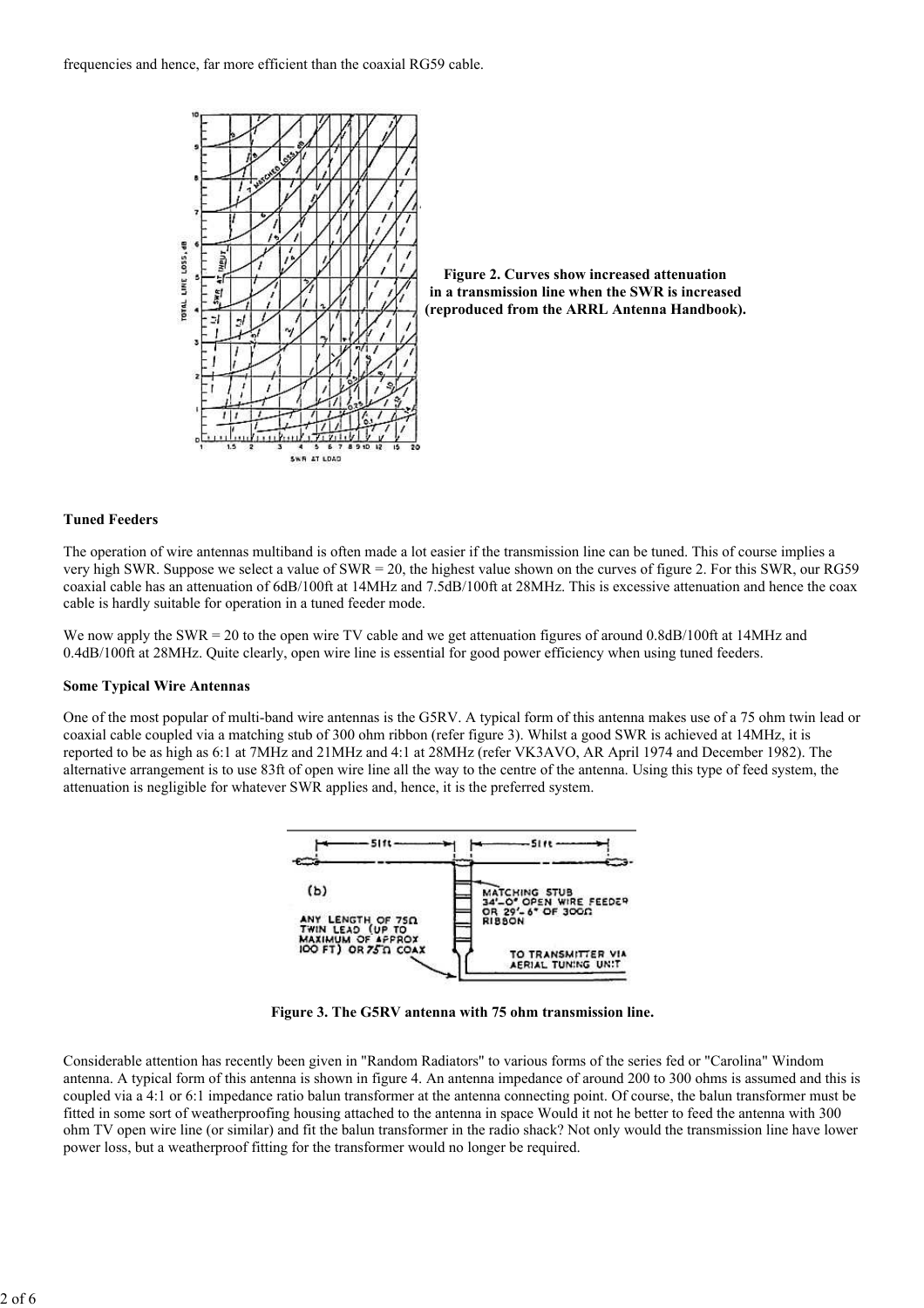

Figure 4. The The Carolina series fed Windom antenna using coaxial transmission line.

### End Fed Horizontal Antennas

If the radio shack is nearer to one end of the wire antenna than its centre, it is often more convenient to end feed the antenna with a shorter length of feed line. The end of the antenna is a high impedance in the order of thousands of ohms, the actual value being dependent on the wire size and the number of half wavelengths along the wire. One method of matching this impedance to the lower impedance of a balanced transmission line is to tap in the line connection at the appropriate point on a quarter wave matching stub. (See figure 5). This is an efficient feed system but it is limited to single band operation.



Figure 5. End fed half-wave antenna fed with open wire line and matched using a quarterwave stub.

For multi -band operation of the end fed antenna, the open wire line is fed directly to the antenna end and operated in a tuned mode. The transmitter is interfaced with the line via a tuner with balanced output (refer figure 6). The end fed antenna has some different characteristics to its centre fed counterpart. At a frequency for which the antenna is one half wavelength long, the radiation pattern is similar. However, this is not so at higher multiples of a half wavelength. Take the case of the second harmonic operation in which the wire is one wavelength long. For the centre fed antenna, the two half waves are in phase, but for the end fed antenna, they are out of phase. The centre fed antenna concentrates its field in a bi-directional pattern whereas the end fed antenna has four main lobes giving a more omnidirectional pattern.



Figure 6. End fed (Zepp) antenna for multiband operation uses tuned feeders.

An interesting version of the end fed antenna is the end fed inverted V. Assuming this is cut for a half wavelength on 40 metres, it operates similarly to the centre fed inverted V on that band. On 20 metres, there are two half-wave sections as in the horizontal wire but the fields are around 90 degrees to each other (assuming a 90 degree V). In the horizontal plane, the fields are out of phase, but in the vertical plane, they are in phase and additive. It seems reasonable to assume that, on 20 metres, this antenna operates more like a vertical antenna with two broadside elements and a consequent low angle of radiation. The antenna can also be operated as three half waves on 15 metres and four half waves on 10 metres with even more complex radiation patterns. Such an antenna system has been described by Colin Dickman in "Radio ZS" as the "ZS6U Minishack Special". The articles concerned were also reprinted In QST and Amateur Radio.

The end fed inverted V has been used as a multi-band antenna at the writer's home for many years and with considerable success. In this case on 20 metres, the open wire line is matched to the end of the antenna using the quarter wave matching stub. The shorting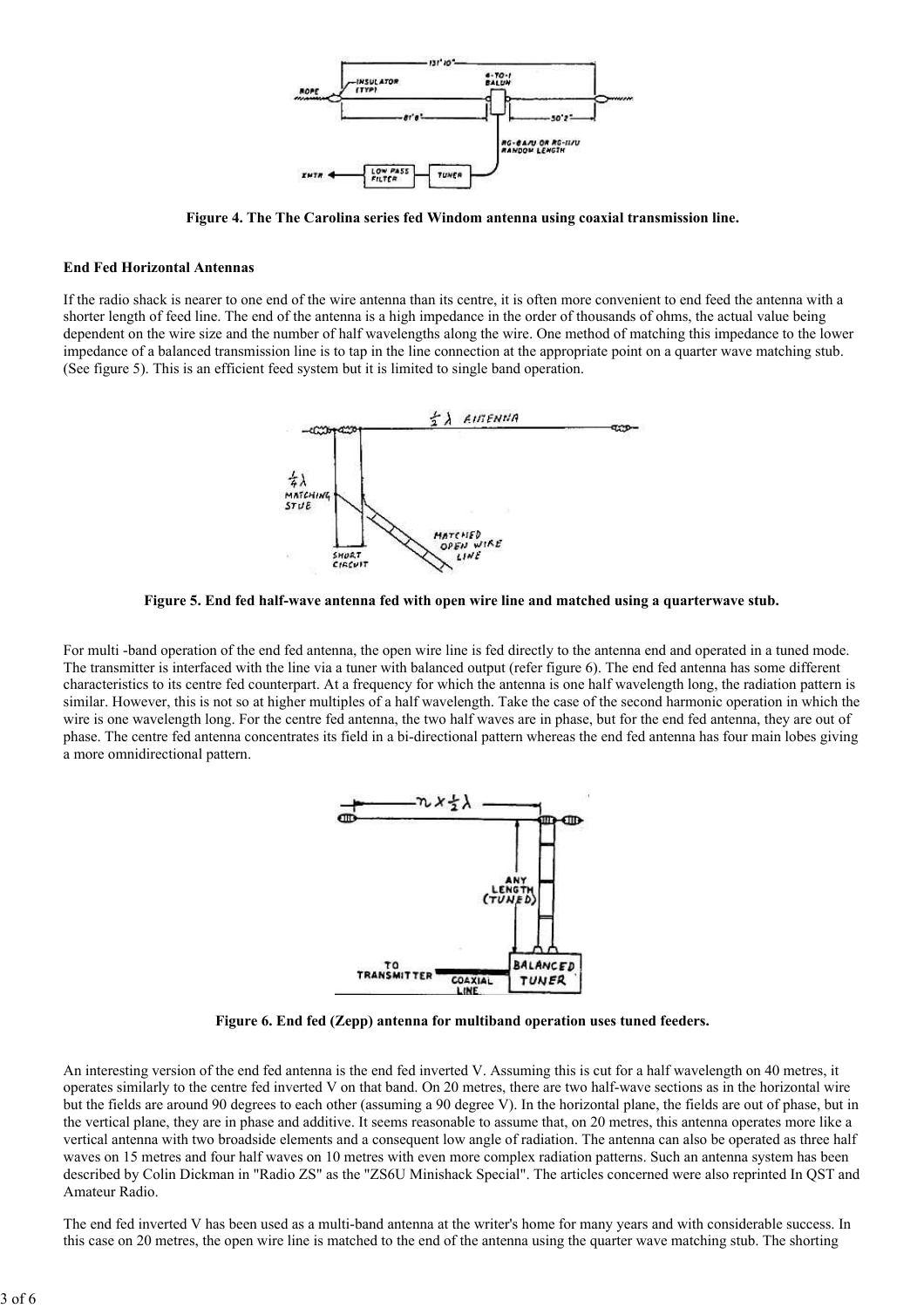clip for the stub is just outside the radio shack door and on 40, 15 and 10 metres, the short is removed and the twin open wire line and part of the stub all become the tuned line used on these bands. On 80 metres, the feeder wires are paralleled and the antenna plus feeder and stub become a Marconi antenna operated against ground radials. On this band the radiator is a little over a quarter wave long.

# Lengths of Tuned Lines

Tuned lines can be any length provided the antenna tuning system can cope with the impedance reflected down the line. Taking the example of the end fed antenna, odd multiples of a quarter wave will reflect very low impedance and even multiples very high impedance. Both these extreme conditions might present difficulties for the antenna tuning unit and line lengths which are multiples of a quarter wave should perhaps he avoided.

## Open Wire Line at VHF

Most custom built VHF antennas are made to match directly into a 50 ohm coaxial cable and, generally speaking, feeding the antenna via a coaxial cable is the most convenient thing to do. Commonly used types of 50 ohm coaxial cable are RG58 and RG8. On two metres, RG58 has an attenuation factor of 4.5dB/100ft and RG8 has a factor of 3dB/100ft. If the transmission line is long, one might well consider open wire line as an alternative to the coax cable. The 300 ohm TV open wire line has an attenuation factor on two metres of only 0.75dB/100ft.

An antenna in common use is the 10 element channel 5A TV Yagi which has been modified for 2m operation. The active element in this antenna is a folded dipole which presents a terminal impedance of around 300 ohms, specifically designed for 300 ohm ribbon cable or 300 ohm open wire line. Here is a case where the 300 ohm line can he run all the way to the antenna from the radio shack with lower loss than using the coaxial cable. At the transmitter end, a 75-300 ohm coaxial balun (as shown in figure 7) can be used to interface with the transmitter. The 75 ohm load to the transmitter might be a little high for the usual 50 ohm output but in practice it can work quite well.



Another antenna which is easily matched to the open wire line is the J antenna, figure 8. A half wave vertical radiator is connected at its lower end to a quarter wave matching stub. The open wire line is simply connected to the stub at an impedance point matching the line impedance. The position of the connecting taps can be set by experiment for minimum SWR on the transmission line.

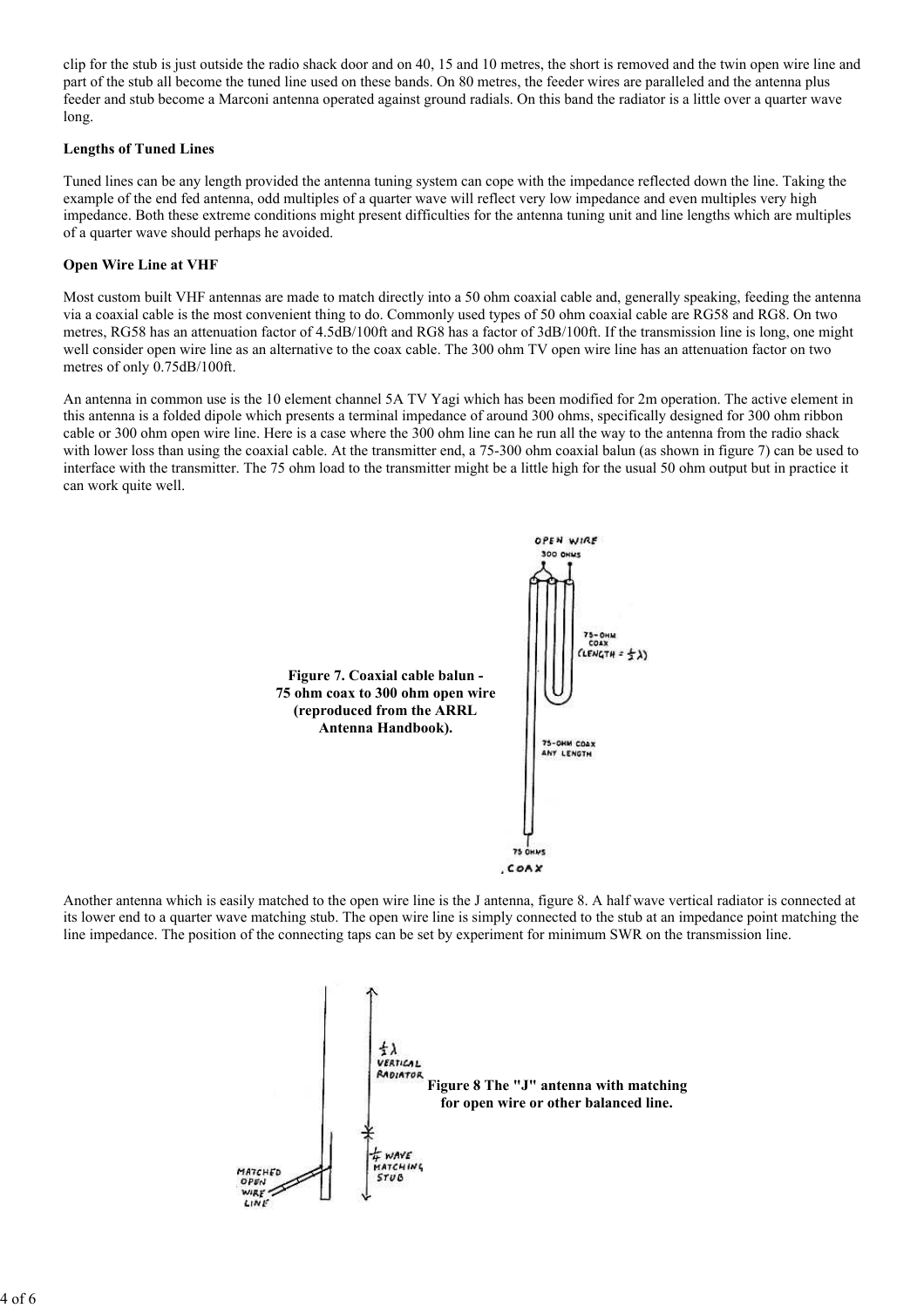For a horizontal half wave VHF antenna, one might choose to couple from the open wire line via a delta match as shown in figure 9. This is also a common method of coupling to a HF wire dipole, which is operated only on its fundamental frequency.



Figure 9. Delta match for balanced line.

Whilst the open wire TV line provides an ideal low-loss feed system, there is one disadvantage. When it rains, globules of water collect on the bridges which spread the wires and this changes the characteristics of the line. On HF, the water appears to have little effect but, on VHF, the SWR increases quite dramatically. When the rain stops, the water globules can can be shaken from the line with a blow from a broom handle or similar. Once this is done, the SWR returns to normal.

#### Procurement & Construction

We have given considerable attention to the 300 ohm open wire TV line. This line or or cable is made up of two insulated 18 SWG single strand conductors spaced one half inch (12.7mm) apart. Insulating spacers are moulded around the conductors at intervals of around 12 to 15 cm along the cable. The cable is light and flexible and ideal to hang in space supported at one end by the wire antenna. In the past, the cable has been available from outlets which handle TV antenna components and installation, but of recent years, the supply has dried up. If anyone has information concerning whether it is still available (perhaps from overseas) we would be interested to be informed. Perhaps procurement could be taken up by one of our electronic component suppliers.

Failing supply of a ready made cable, open wire line can be easily constructed. Almost any type of copper wire of fairly heavy gauge (at least 1 mm diameter) will do the job. Single-core wire, rather than stranded wire, makes a more rigid job to keep the two wires parallel. For a given characteristic impedance, the wire spacing depends on the wire gauge used. The relationship between wire spacing, wire diameter and characteristic impedance is as follows:

Impedance  $Zo = 276 \log (2S/d)$  ohms where S = Centre to centre distance between conductors and d = Diameter of conductor (Same units as S)

With insulating spacers fitted, the actual impedance will be somewhat lower than that calculated from the formula. Spacers, as shown in figure 10, can be made up from any suitable low loss insulating material.



If the line is to be used in a tuned mode, the characteristic impedance is not really important and the line dimensions can be set to whatever is suitable for construction. The greatest losses in the tuned line occur at current anti-nodes due to RF resistance of the conductors and at voltage anti-nodes due to shunt resistance loss across the spacers. Whilst the TV line produces quite low losses, they can be reduced even further by making a line with a heavier wire gauge and increasing the spacing between the conductors.

#### Fields

If the open wire line is perfectly balanced, the fields around the two conductors are equal and opposite and hence radiation from the line is essentially cancelled. However, as the the wires are a finite distance apart, there must be a small differential field created which might be detectable close to the line. If installed close to say a microphone lead within the radio shack, the differential field might be sufficient to cause RF feedback, more so than coaxial cable with its confined field. One way to reduce the differential field is to twist or barrel roll the cable so that over a distance the differential effect is cancelled.

As the fields from the open wire line are not confined, the line must be spaced out from any metal structure, such as a steel tower, to prevent the characteristics of the line becoming compromised. This does not prevent the line being used at such an installation but it